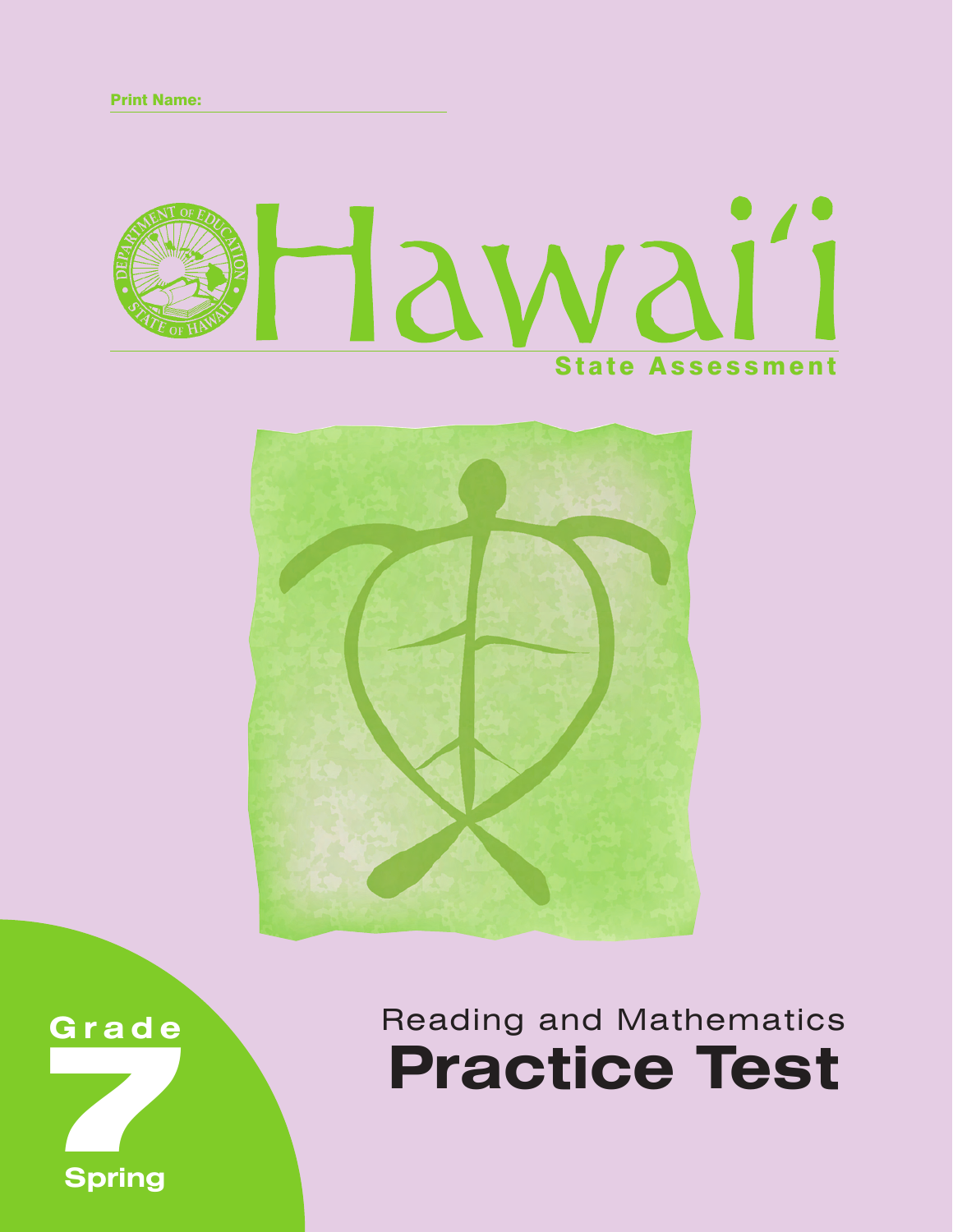Introduction & Footnotes: From Herbert Hahn by Andy Rooney. Reprinted by permission of Scholastic Inc.

Main Article: Reprinted with the permission of Scribner, a Division of Simon & Schuster from AND MORE BY ANDY ROONEY by Andrew A. Rooney. Copyright © 1982 Essay Productions, Inc

"I Work in the Ocean" – Reprinted by permission of SPIDER magazine, January 1998, Vol. 5, No. 1, © 1989 by Kristin Ingram.

Copyright © 2006 by the Hawai'i State Department of Education. All rights reserved.

Permission is hereby granted for the photocopying of complete pages for administrative and/or instructional use and not for resale. Otherwise, no part of this publication may be reproduced or transmitted in any form or by any means, electronic or mechanical, including photocopy, recording, or any information storage and retrieval system, without permission in writing from the Hawai'i State Department of Education.

Portions of this work were previously published.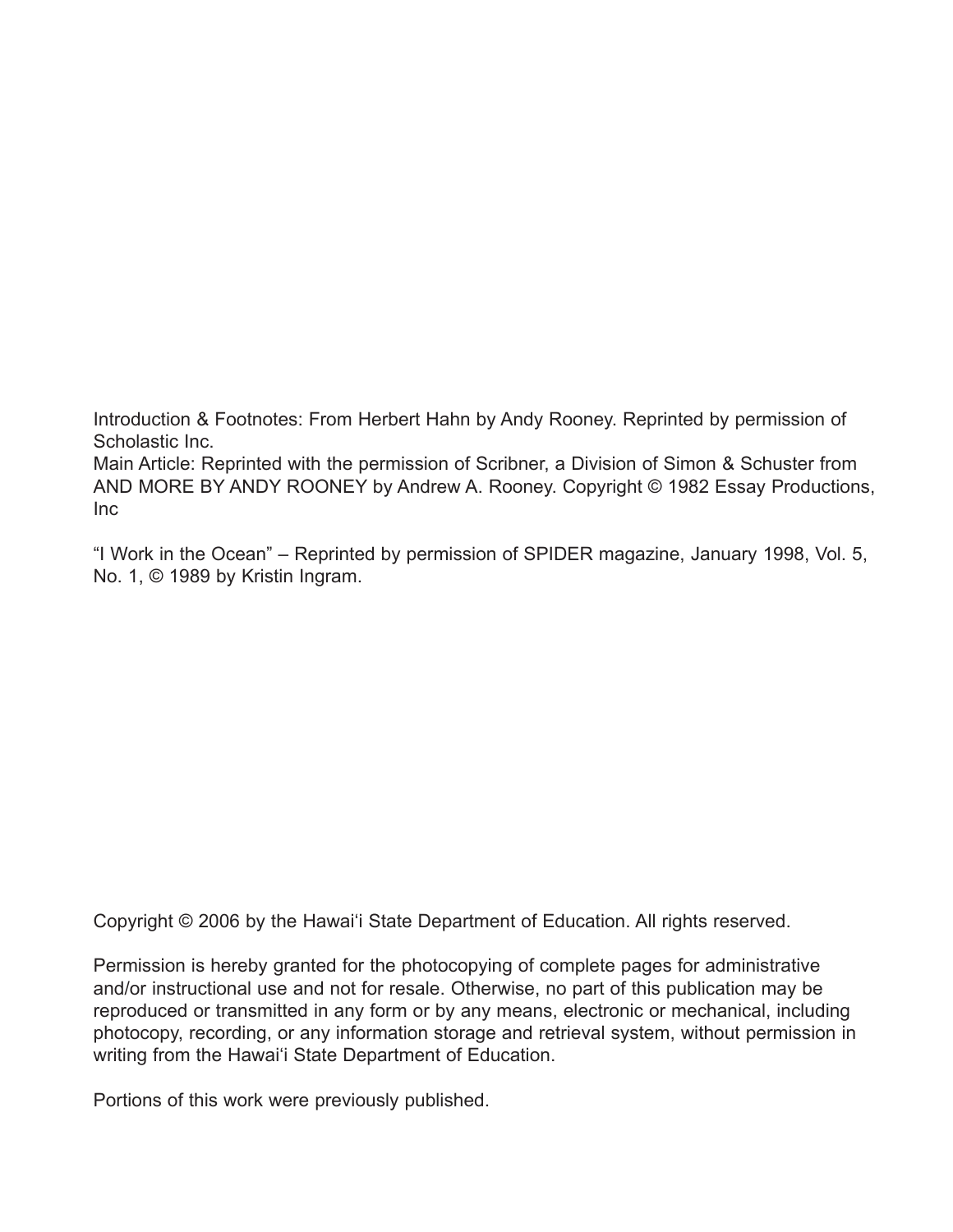## **Session 1 Reading**

Today you will be taking a Practice Test in reading. You will read stories, poems, or other passages, and then you will answer some questions. Read each passage carefully. You may look back at the passage as many times as needed.

All of your answers must be recorded in the Response Booklet.

There will be two types of questions: (1) multiple-choice and (2) constructed-response.

For the multiple-choice questions, you will select the best answer from a group of four choices. There is only one correct answer for each question. For each multiple-choice question, you will fill in the circle for your answer choice in the Response Booklet.

For the constructed-response questions, you will write your answers on the lines in the boxes in the Response Booklet. Be sure to write your answers neatly. Remember to keep your writing inside the boxes. Writing outside the boxes will NOT be scored.

Try to answer every question. There will be no penalty for incorrect answers. If you do not know how to answer a question in this section, you may skip it and return to it later.

When you reach the word STOP, do not turn the page. You may go back and check your work *ON THE READING TEST ONLY.*

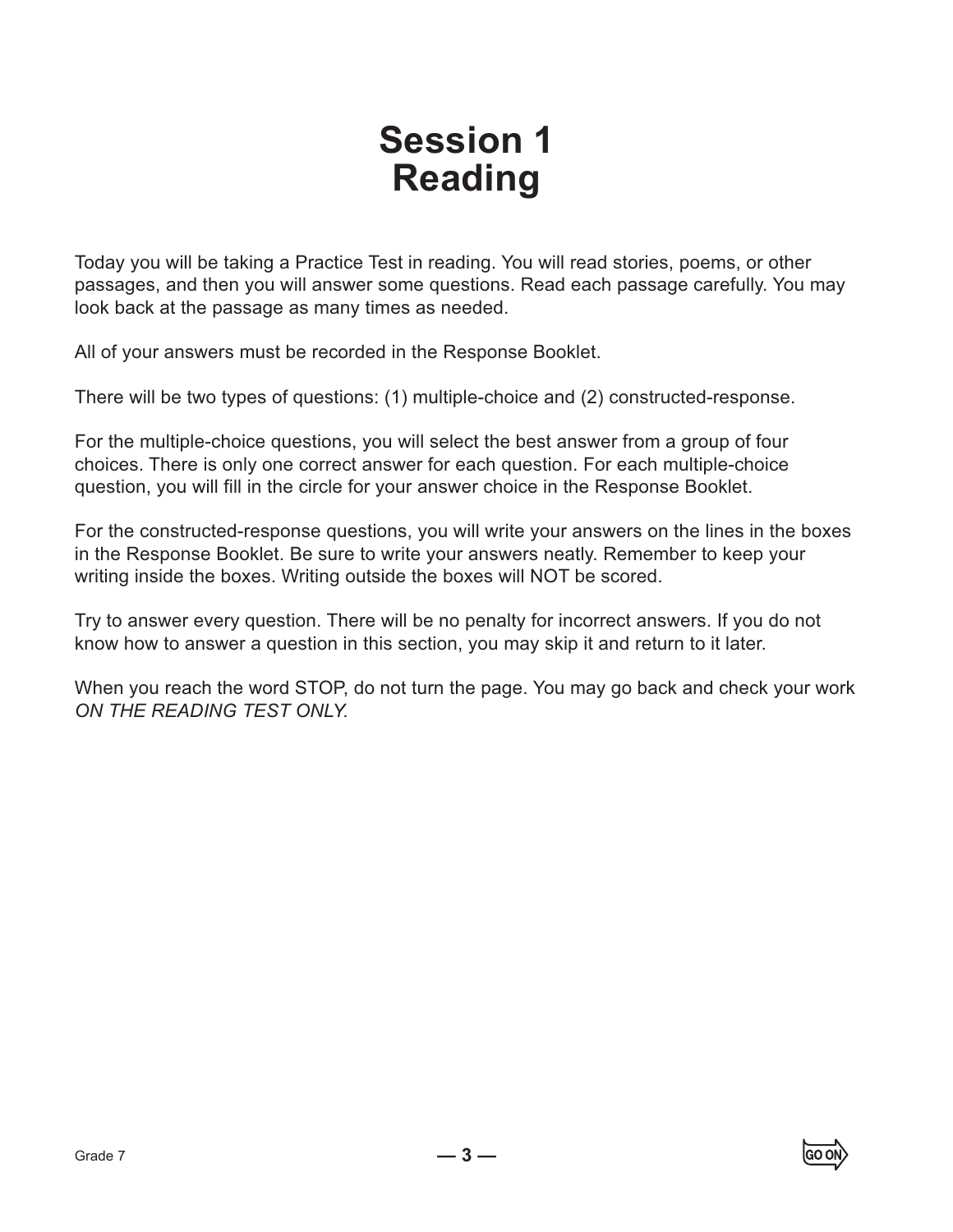## **Herbert Hahn**

## **By Andy Rooney**

*In newspapers and on television, Andy Rooney comments upon modern American life. He writes from the point of view of the ordinary person in the street, and offers his personal opinion of events. In this brief essay, he reminds us that teachers play an important role in our lives, and that the vision of a great teacher nourishes us throughout life.*

- 1 He lived only a thirty-five-cent phone call away, but I never called him. No one influenced my life more than he did. Now he's gone and I don't think I ever told him.
- 2 I worked late yesterday and didn't get home until after eight. My family and I had a quick dinner. It was too late to start anything else, so at ten I got to bed with the newspaper I'd never taken the time to read. The economic news was bad and the Giants' coach said he wasn't discouraged. I leafed through the obituary<sup>1</sup> page and my eye caught the little headline in bold face type:

## HERBERT HAHN, 75 ENGLISH TEACHER

- 3 I dropped the paper to the floor next to the bed and stared at the ceiling. Mr. Hahn was dead. Why hadn't I called him? I was surprised to find myself crying. I hadn't really seen Mr. Hahn for forty years. I didn't even know he was "Dr. Hahn" now, but I had thought of him on almost every one of the days of those forty years.
- 4 My memory of exactly what he was like in school was incredibly clear to me. I remember every mannerism,<sup>2</sup> the way he pulled at the crease at the knee of his pants when he sat on the edge of his desk. I even remember that he had only two suits in 1936. One was his old suit and one was his good suit. He wore the old one for two days every other week when the good one was at the cleaners. He made only twenty-seven hundred dollars a year teaching history in Albany, New York, then, and clothes were not a top priority of his.
- 5 He left Albany in about 1945 to teach at a good private school in New Jersey, and I wasn't surprised that the obituary called him an English teacher. It didn't really matter what Mr. Hahn's class was called. He taught life, and his subject was of secondary importance. When we were fourteen and fifteen, he talked to us as though we were human beings, not children. He talked about *everything* in class. Just to make sure we knew he didn't think he was

<sup>1</sup> Obituary: announcement of someone's death

<sup>2</sup> Mannerism: usual way of behaving; typical gesture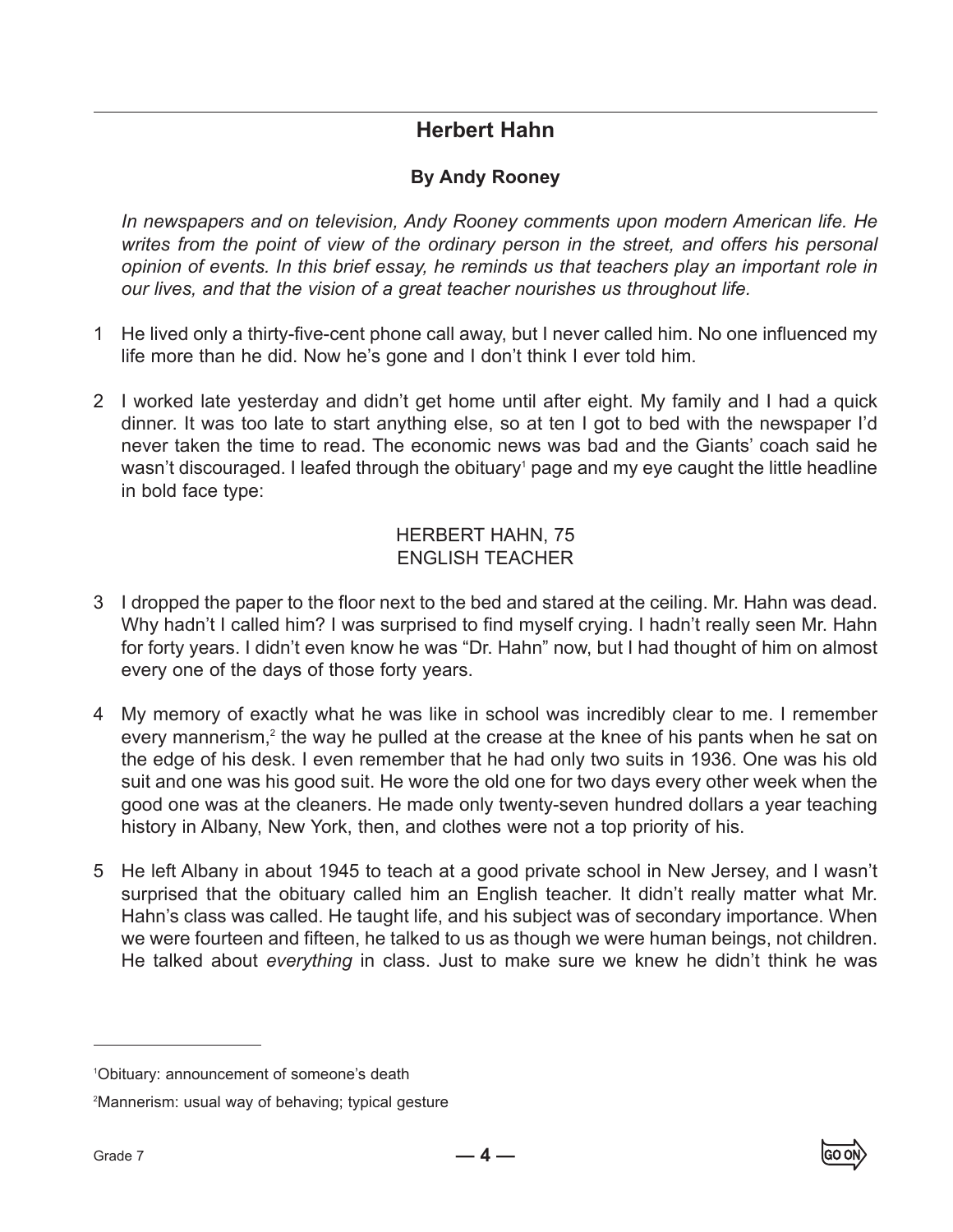omnipotent,<sup>3</sup> he often followed some pronouncement<sup>4</sup> he'd made about government or politics by saying, "And don't forget you heard it from the same teacher who predicted in 1932 that Hitler would get nowhere in Germany."

- 6 How many teachers do you have in your life? I lay there wondering last night. Between grade school, high school, and college, if you're lucky enough to go to college, I suppose you have about fifty teachers. Is that about right?
- 7 I don't remember much about some of mine, and nothing about what they were trying to teach me. But of those fifty, I had five who were very good and two who were great. Mr. Hahn was one of those.
- 8 He didn't do a lot of extra talking, but when he talked he was direct and often brilliant. He was the only genuine philosopher I ever knew. He wasn't a teacher of philosophy, but a living, breathing philosophizer. He exuded<sup>5</sup> wisdom, concern for the world, and quite often a bad temper. Idiots irritated him, and it annoyed him when teenagers acted younger than he was treating them.
- 9 I went to the service for him today. I don't know why, really. There was no one there I knew, and one phone call over the years would have meant more to him. A minister spoke, but it was standard stuff, and Mr. Hahn was not what most people would call a religious person, even though he wrote a book called *The Great Religions: Interpretations.*
- 10 A young woman who taught with him spoke, and she brought the tears back to my eyes. He had touched her life in the 1970s as he had touched mine in the 1930s.
- 11 Mr. Hahn could have taught at any college in the country, but he chose to stay at the secondary level. He didn't think teaching college-age people was any more important than teaching boys and girls fourteen to eighteen. He was the kind of person who gave teachers the right to be proud to be teachers.
- 12 I just wish I had called or written to tell him how much he meant to my life.



<sup>3</sup> Omnipotent: having unlimited power; godlike

<sup>4</sup> Pronouncement: an authoritative announcement

<sup>5</sup> Exuded: showed in great abundance; oozed